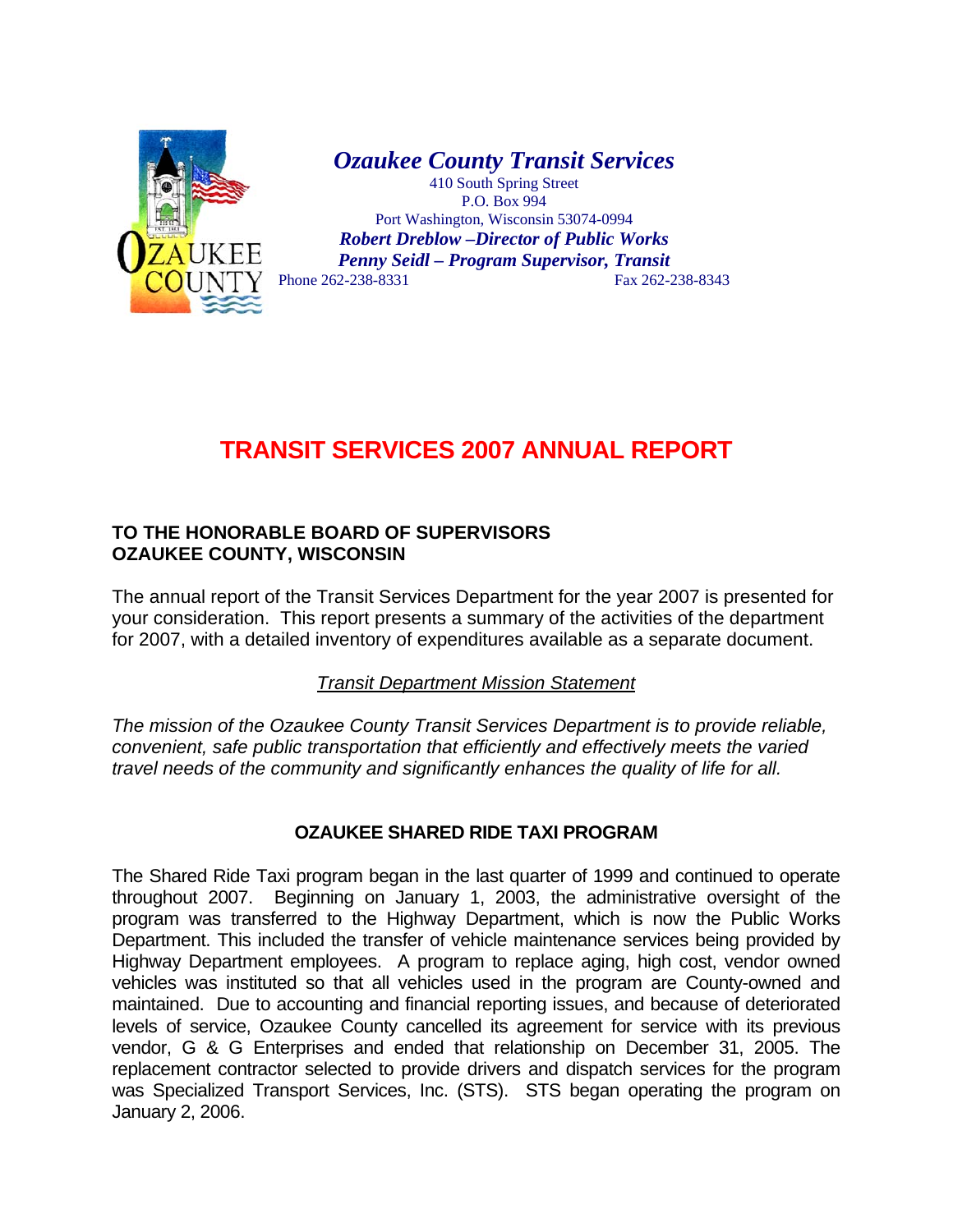Shared Ride Taxi ridership grew in 2007 with a 3.6% decrease in ridership over 2006. A total of 73,219 rides were provided. Of these, 67,408 were taxi trips and that volume was up 3,134 rides from the 2006 total of 64,274 trips. Shuttle trips were down slightly, with a total of 5,811 provided in 2007 compared to a total of 6,381 provided in 2006. The County instituted new Route Match software to provide better, more reliable ridership data than was otherwise available.

The following ridership chart provides a detailed comparison of ridership for the taxi and shuttle programs, since operation began:

| <b>YEAR</b> | <b>TAXI</b><br><b>RIDES</b> | <b>SHUTTLE</b><br><b>RIDES</b> | <b>TOTAL</b> |
|-------------|-----------------------------|--------------------------------|--------------|
| 2007        | 67,408                      | 5,811                          | 73,219       |
| 2006        | 64,274                      | 6,381                          | 70,655       |
| 2005        | 68,614                      | 3,604                          | 72,218       |
| 2004        | 67,086                      | 3,358                          | 70,444       |
| 2003        | 60,762                      | 4,576                          | 65,338       |
| 2002        | 55,433                      | 7,039                          | 62,472       |
| 2001        | 48,429                      | 8,891                          | 57,320       |
| 2000        | 44,978                      | N/A                            | 44,978       |
| 1999        | 35,123                      | N/A                            | 35,123       |
| 1998        | 23,991                      | N/A                            | 23,991       |

Along with the increase in ridership, there was an increase in farebox revenue. For 2007, fare box revenue was \$178,925, up \$4,719 or a 2.7% increase. Although final figures are not yet established, total expenditures for 2007 are currently estimated at \$1,244,274. As of this time, the final figures for State and Federal aid for the program are not available. The cost per trip for 2007 was \$16.99, up from the 2006 cost of \$15.98 per trip. After applying farebox revenue, the net cost per trip in 2007 was \$14.30, also up from the 2006 cost of \$13.12 per trip. In terms of cost to the County taxpayer, with an estimated property tax contribution to the program of \$235,694 for operations and ridership of 73,219, the cost to the County taxpayer was \$3.21 per ride.

## **OZAUKEE COUNTY EXPRESS BUS PROGRAM**

The Ozaukee County Express bus service began in August of 1996 and completed its eleventh full year of operation in 2007. Ozaukee County currently contracts with Milwaukee Transport Services (Milwaukee County Transit System) to provide for the operation and maintenance of the Ozaukee County owned buses, after seeking proposals for an additional five-year agreement, Milwaukee Transport Services was again selected at the end of 2005 as the vendor to provide service for 2006-2010. In 2002, Ozaukee County purchased five buses that were used for operation in this program. In 2007, 113,981 rides were provided, which is down 1.3% from 2006, when 115,491 rides were provided. The program again